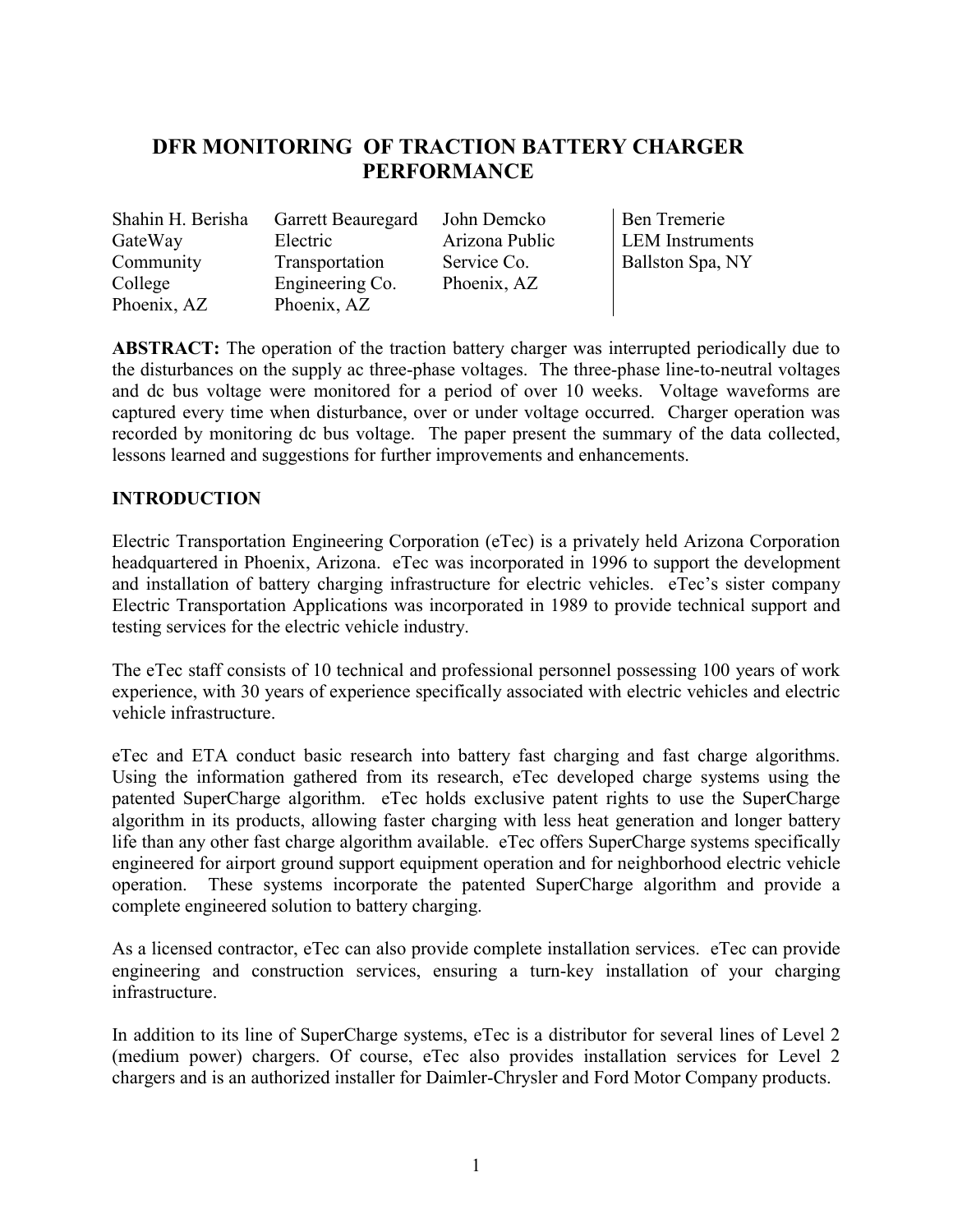## **DESCRIPTION OF THE TYPE 25AFE CHARGER**

The heart of the device is a 33kW switching power supply used to charge and discharge traction batteries. It is capable of delivering (or absorbing) up to 400 Amperes of current and can operate at voltages as high as 450VDC. The charger is powered from a 480VAC, three-phase circuit with a maximum current draw of 51A. **Figure 1** is a functional block diagram of the charger and its typical connections.



An isolating transformer (45KVA, 3 Ø, isolated, 480∆ primary, 240 ∆ secondary, 60Hz) operates at a primary line voltage of 480VAC with secondary voltage at 240VAC. Besides providing the proper voltage to the power electronics section, the transformer provides galvanic isolation from the power system. Insulated Gate Bipolar Transistors (IGBTs) are used as the power conversion elements. In normal charging operation, they maintain a DC bus voltage of 450V. The microprocessor based control system for IGBTs insures near unity power factor and minimizes harmonic distortion on the AC input line. IGBTs are also employed for the DC output system. These operate in a pulse width modulated mode (PWM) at a maximum frequency of 10kHz to regulate the current delivered to (or discharged from) the traction battery. A charger control module monitors ac input voltage and current as well as dc voltage and current. It contains the firmware logic required for charger operation, protection and alarm/control functions.

## **DESCRIPTION OF THE PROBLEM**

Chargers are evaluated on a 24/7 basis at this eTec facility. Typically the 25AFE chargers would be run overnight to charge or discharge a battery pack. On several occasions, the type 25AFE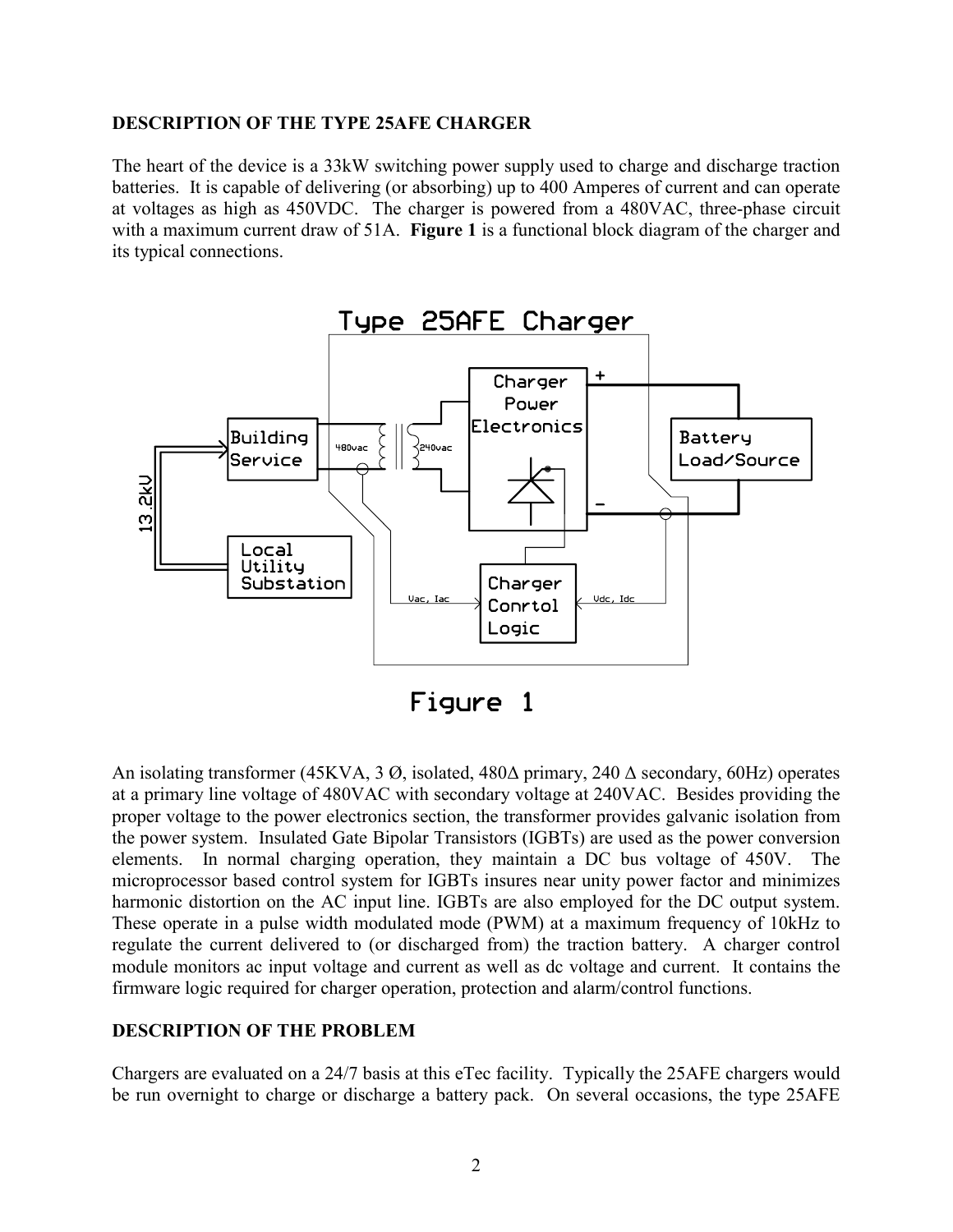charger would be found in the morning shut down with the "*fault*" alarm on the control panel active. In the context of the charger, "*fault*" means that an unusual condition was encountered that could damage the charger. The charger is equipped with logic that monitors the secondary voltage of the isolation transformer. When the 25AFE is in the discharging mode, energy is removed from the traction battery, converted to AC current and injected into the utility system grid. If a fault (i.e. short circuit or voltage dip on the distribution system) occurs on the line side of the charger, the discharge energy would be trapped in the equipment. If the voltage dip persists for too long, the charger interprets this as loss of an AC sink and shuts down. Otherwise, the trapped energy may cause damage to the charging system. When the monitoring system detects an over-voltage condition (greater than 15% of nominal voltage) at the transformer secondary, it sends a signal to the charging control system that curtails the discharging process in a safe manner.

The line monitor is always active, regardless of the mode of operation of the 25AFE (i.e., charge or discharge). When the line monitor triggers a shutdown, the result is a loss of DC bus regulation. This, in turn, causes the bus voltage to drop from 450VDC to approximately 340VDC. The presence of large filtering capacitors on the DC bus causes a very slow rate of voltage decay. A bleeder resistor is mounted on the DC bus to discharge stored energy from the capacitors when the system is shut down.

The charging equipment is installed in downtown Phoenix near one of the utility's 13.2kV distribution substations. The distribution system was thought to be quite robust in this area and not a candidate for voltage dip problems. Line voltage in the area is always near the upper limit of the acceptable voltage range (usually  $\pm 10\%$  of nominal).

## **DFR INSTALLATION**

Given the frequency of type 25AFE charger shutdowns, it was determined to install monitoring device(s) to either confirm or refute the theorized root cause of the charger shutdown. With the assistance of the local utility (and their DFR vendor), a 16 analog channel/32 event channel DFR was supplied to help quantify the problem. The DFR was configured to monitor on four analog channels. Three channels monitored the secondary voltages of the charger's isolation transformer. The fourth channel monitored the DC Bus Voltage at the DC bus bleed resistor.

## **THE PURPOSE OF THE DATA COLLECTION**

The charger equipment is energized and in-use around the clock. At various times, the charger was found in an idle state with a *fault* indicated on its control panel. The theory was that a disturbance in the line voltage caused the charger's line monitoring device to shut down the charger and triggered a fault indication. This assumption had to be proved by monitoring the system voltages for eventual disturbances in their waveforms. It was theorized that the charger faulted at the moment when the disturbance occurred. If this theory could be confirmed, it might be possible to desensitize the charger (by software/firmware modification) to the voltage dips that are inevitable even on relatively stiff distribution systems. This method had been applied successfully at other locations in the utility's service area<sup>1</sup>.

Before a DFR was available, initial data was taken using a National Instrument LabView Virtual Instrument (VI) that collected line voltage data. The VI was run on a notebook computer based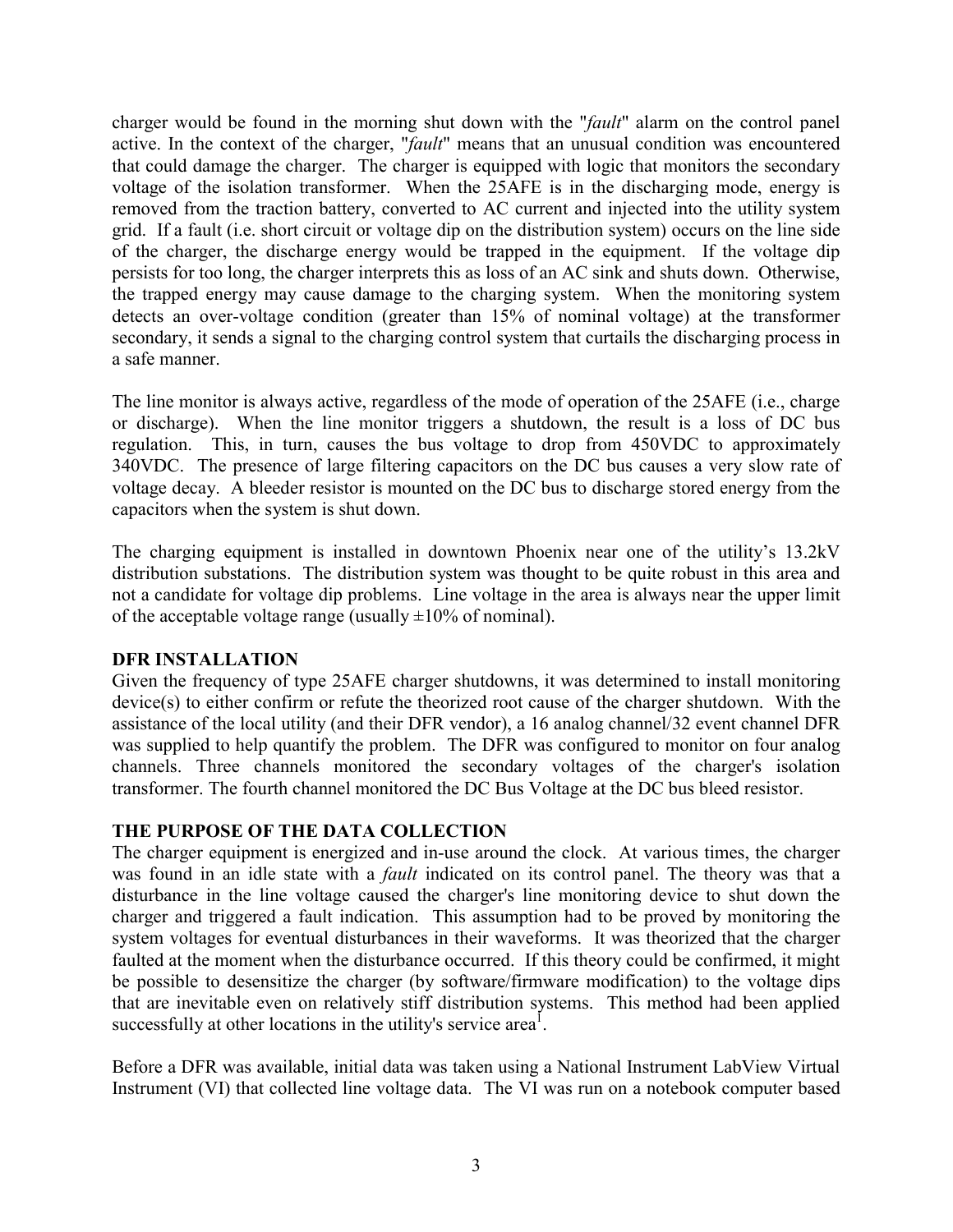National Instruments data acquisition card (DAQ card). This data showed that there were voltage disturbances coming from the power system. This was indicated based on the values of total harmonic distortion monitored for three voltages. The data also indicated that there is a need to capture waveforms during the voltage disturbance. The problems typically associated with this sort of instrumentation were encountered, specifically:

- Lack of channel to channel isolation
- False triggering
- Failure to Trigger
- PC Lockup
- Equipment not suitable for unattended operation

In this application, a digital fault recorder (DFR) was the best candidate for long-term data acquisition. A DFR was installed to collect data for the period between August 30, 2001 and October 09, 2001. Transformer secondary three-phase to neutral voltages and the dc bus voltage were monitored. Trigger points were set at 5% over voltage and 5 % under nominal secondary voltage. During the 10 weeks period, 130 events were recorded. Only three events recorded coincided with the charger going into the idle (*fault*) mode.

## **TRIGGER MODES IN DIGITAL FAULT RECORDER**

The DFR monitors the signals (three ac voltages and one dc voltage) continuously, but the data is stored only when one of the preset trigger events occurs. The trigger events set to 5% overvoltage or under-voltage in any of the ac lines or in the dc line. Recorded duration upon trigger is set to 100 msec pre-fault and 500 msec post-fault. These times were deemed adequate for comparison of pre-event and post-event data.

## **FAULT DATA**

During the observed period, there were three recorded events in which charger faulted into the idle mode. Table 1 shows times when these faults occurred.

|                | FAULT#1  | FAULT#2  | FAULT#3   |
|----------------|----------|----------|-----------|
| Date           | 8/1/2001 | 9/5/2001 | 9/14/2001 |
| Time           | 6:19PM   | 6:02AM   | 5:56 PM   |
| Duration in ms | 40       |          | 60        |

**Table 1** 

Two out of three faults occurred around 6:00 PM and one fault occurred around 6:00 AM. **Figure 2** shows voltage waveforms captured during the fault  $# 3$ .

Figures 2 shows that the power system disturbance occurs only on the on the first and third phase of the system. This indicates a load connected on these two lines. Disturbance occurs on the same two lines in the case of other faults also.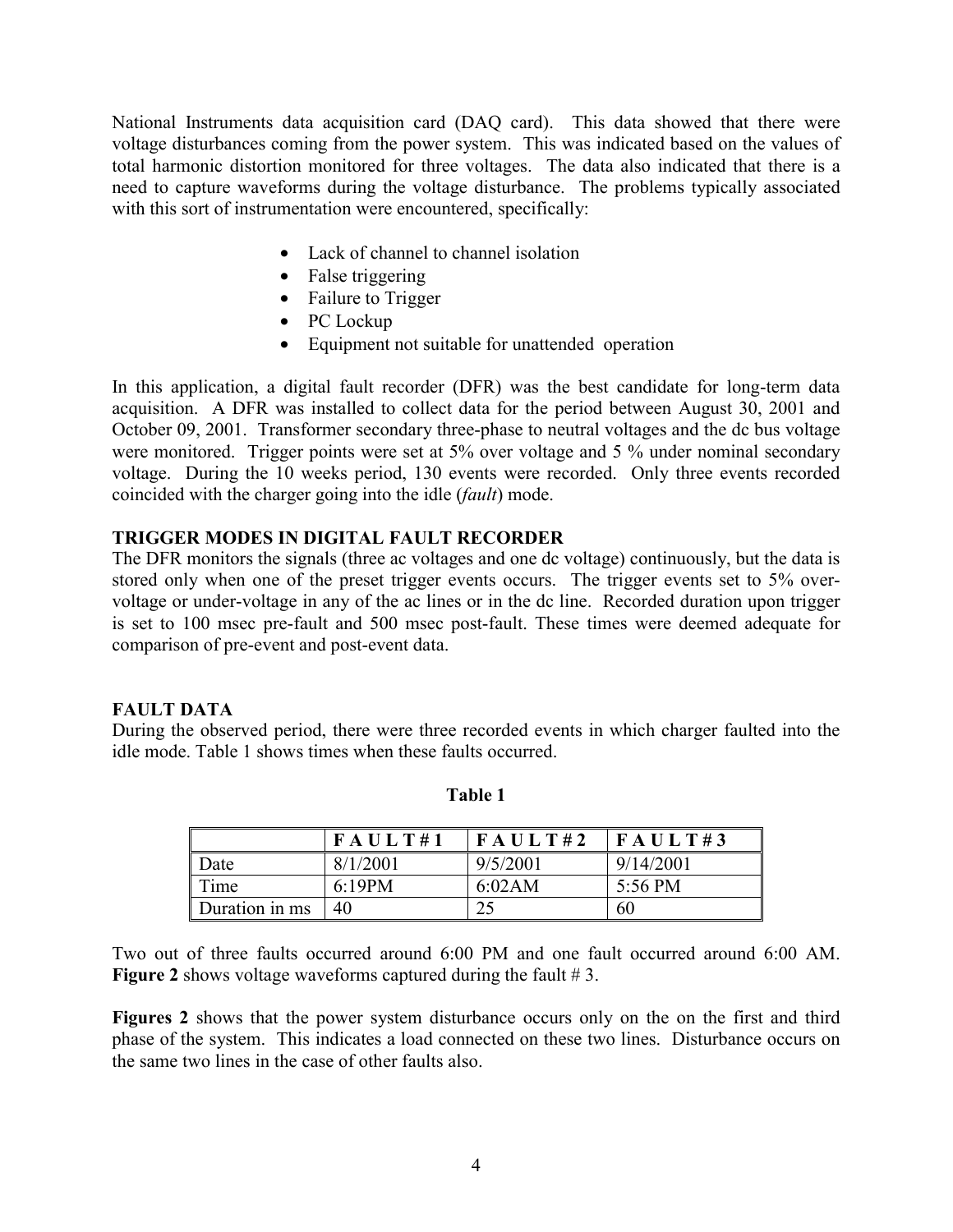In **Table 2**, the cumulative data for the three faults recorded are given. The data show the RMS and Peak values and total harmonic distortion for three line-to-neutral voltages. **Table 2** shows pre-fault, fault-concurrent and post-fault data. Comparison of these data shows no difference on the RMS values of three phase voltages. Comparison of THD shows 100 % increase on phase "a" and phase "c" during the fault. On the same two phases there is an increase of up to 22 % in the peak voltage value. No change was recorded on phase "b". **Figure 2** shows change in phase "a" of THD and peak voltage.







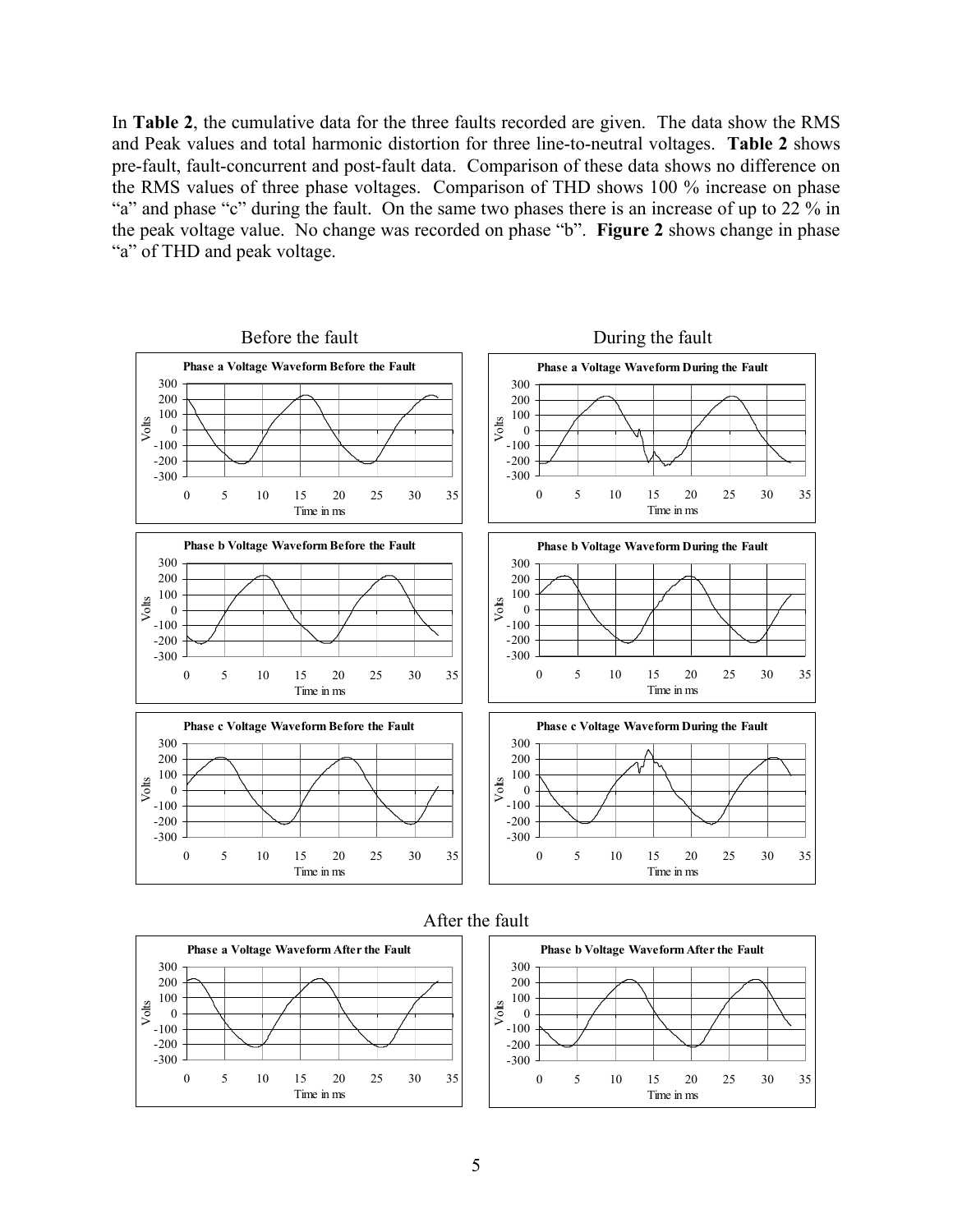

**Figure 1**. Phase voltage waveforms before, during and after the fault.

|             |               | <b>Phase RMS Values</b> |        | <b>THD</b>    |               |               | Peak          |         |         |               |
|-------------|---------------|-------------------------|--------|---------------|---------------|---------------|---------------|---------|---------|---------------|
|             |               | a                       | b      | $\mathbf{c}$  | a             | b             | $\mathbf c$   | a       | b       | $\mathbf{c}$  |
|             |               | V                       | V      | V             | $\frac{0}{0}$ | $\frac{0}{0}$ | $\frac{0}{0}$ | $\rm V$ | $\rm V$ | V             |
| Fault $# 1$ | Pre           | 152.47                  | 148.86 | 145.77        | 7.90          | 8.50          | 8.60          | 226.53  | 221.93  | 211.19        |
|             | <b>During</b> | 152.46                  | 148.84 | 145.73        | 15.30         | 8.30          | 16.30         | 245.69  | 222.31  | 253.36        |
|             | Post          | 151.07                  | 147.34 | 144.51        | 7.90          | 8.50          | 8.70          | 224.99  | 220.39  | 210.43        |
| Fault $# 2$ | Pre           | 150.60                  |        | 146.85 145.38 | 7.80          | 8.30          | 8.40          | 221.93  | 219.24  | 209.66        |
|             | <b>During</b> | 150.71                  | 147.75 | 146.03        | 10.30         | 8.40          | 10.70         | 240.33  | 221.54  | 239.18        |
|             | Post          | 151.25                  | 147.98 | 146.62        | 8.20          | 8.60          | 8.80          | 224.99  | 222.31  | 220.78        |
| Fault # 3   | Pre           | 152.53                  | 149.10 | 146.17        | 8.10          | 8.50          | 8.40          | 224.23  | 220.78  | 210.04        |
|             | <b>During</b> | 151.82                  | 147.99 | 144.49        | 12.30         | 8.40          | 14.30         | 233.43  | 220.01  | 257.19        |
|             | Post          | 150.93                  | 147.55 | 144.70        | 8.60          | 8.60          | 8.70          | 221.31  |         | 200.46 216.56 |

**TABLE 2** 





**Figure 3** shows clearly increase in THD and Peak voltage for Fault # 3.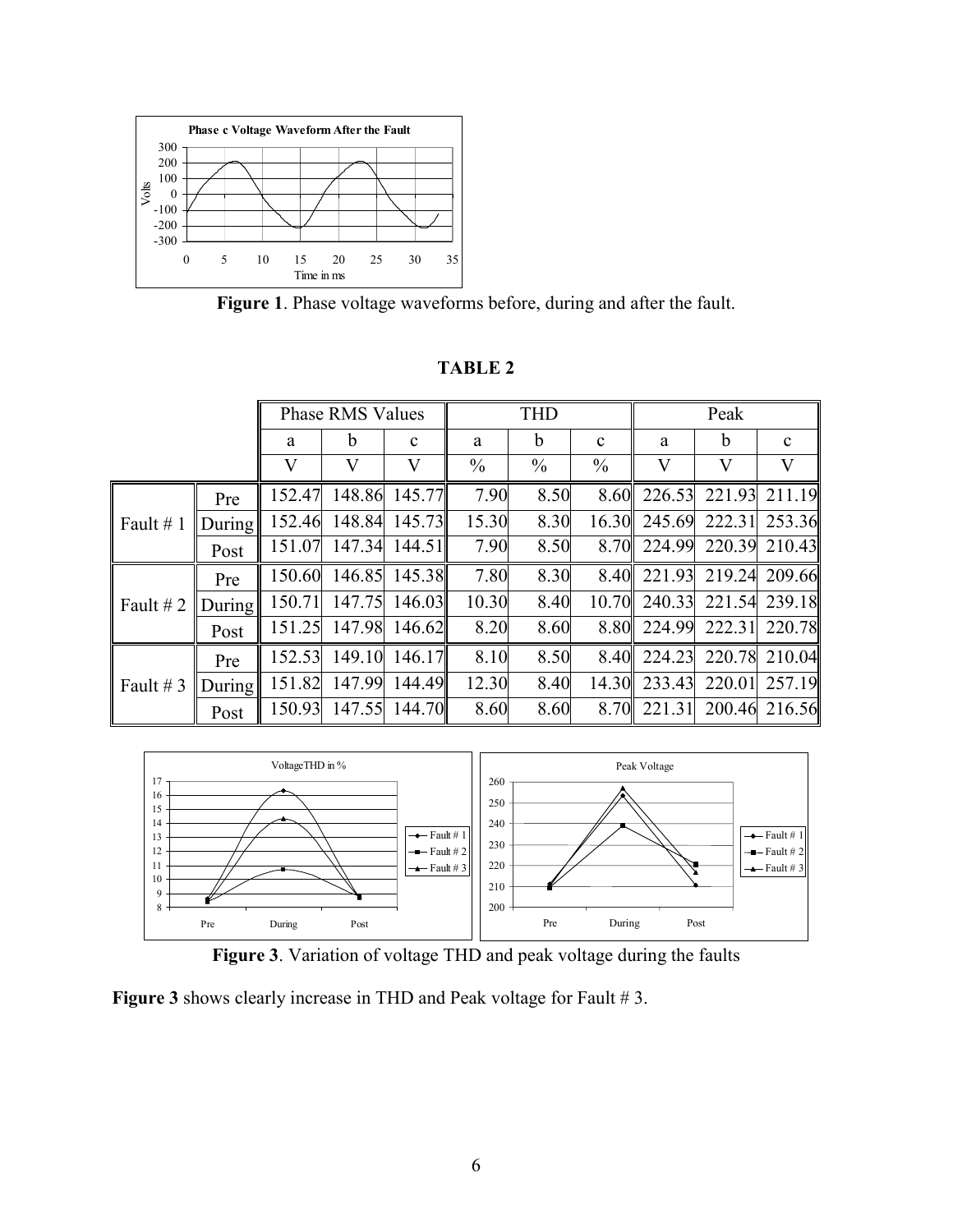

**Figure 3**. Voltage THD's Pre, During, and After the Fault for Fault # 3

The behavior of the charger's dc voltage before, during and after the fault is documented in **Figure 4**.



**Figure 4**. DC voltage before, during, and after the fault

As a result of disturbance on the ac side of the charger, dc voltage increases by approximately 20 V within first 120 ms after the fault. Following the brief rise, it drops to about 340 V and remains there indefinitely. This voltage drop to 340 V is not shown in **Figure 4** because of the length of the records (the drop from 450V to 340V takes up to one minute). This voltage value indicates the fault on the charger. A physical reset is needed to reactivate the charger.

As an indication that dc voltage drops at 343.11 V is the very next record that occurred next day at 8:56 AM. The disturbance on the ac side in this case has no impact on the charger because charger is already in Fault mode (as indicated by the DC voltage signal already at 340V at the beginning of the fault). Variation of dc voltage during this record is also shown in **Figure 4**.

## **CONCLUSION AND LESSONS LEARNED**

The data collected using DFR indicate that charger is being adversely affected by voltage dips from the utility power system. The amount of data collected was not sufficient to identify the exact nature of the transient that caused the 25AFE charger to fault. Further data collection and monitoring is needed to pin-point the source of interference. An alternate approach is to modify the software logic that makes the charger sensitive the to the voltage dips, sags and swells that are inevitable on a real world power system. It may be possible to co-ordinate the charger software with the CBEMA curve and still avoid damage due to entrained energy.